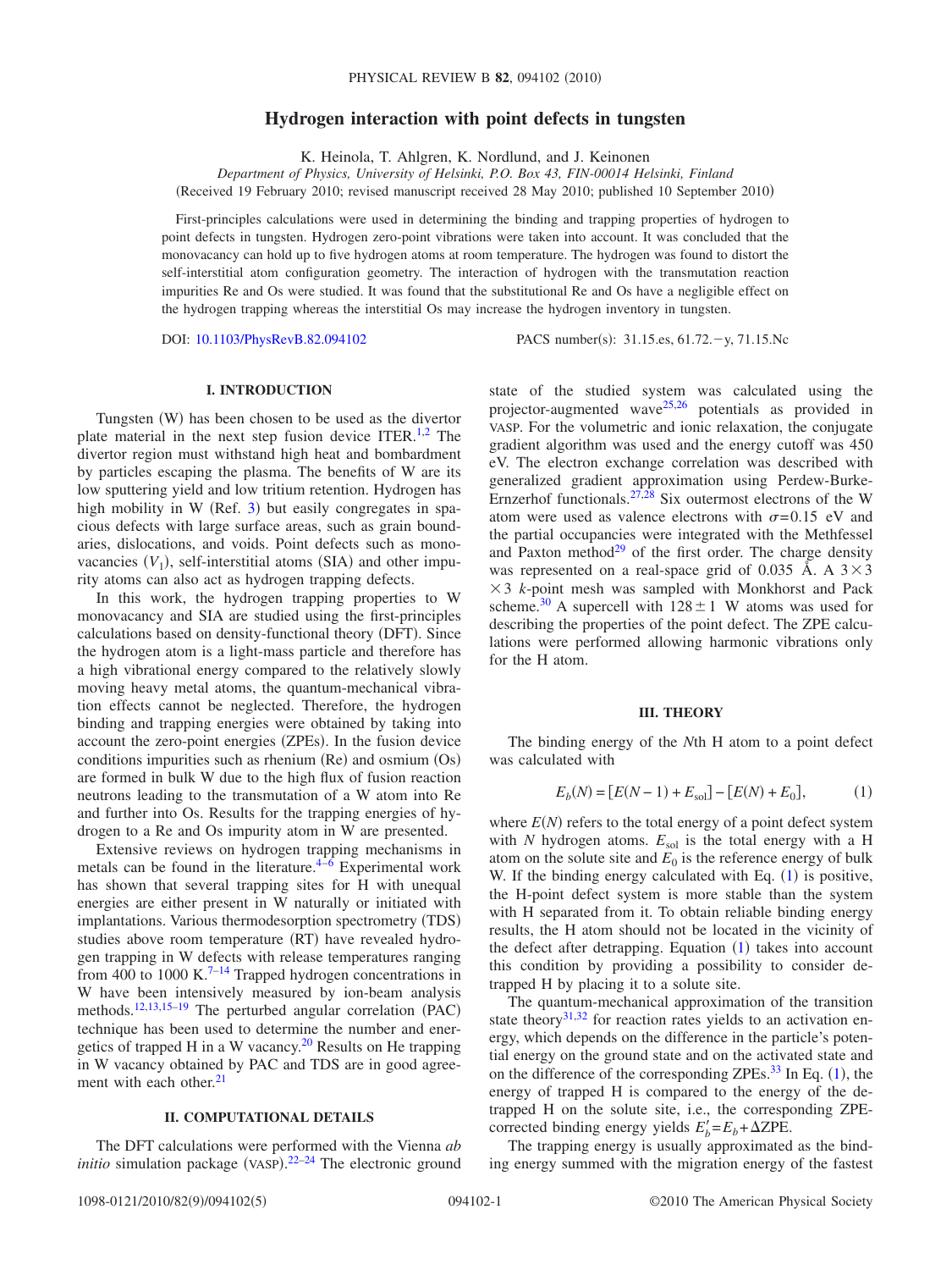<span id="page-1-0"></span>TABLE I. Comparison of the results of DFT calculations with experiments: atomic volume  $\Omega$  ( $\AA$ <sup>3</sup>), vacancy (*v*), and interstitial (*i*) formation energy  $E_f^{v,i}$  (eV), migration energy  $E_m^{v,i}$  (eV), formation volume  $\Omega_f^{v,i}$ in units of atomic volume, binding energy  $E_b$  (eV), ZPE-corrected binding energy  $E'_b$  (eV), trapping energy  $E_{\text{trap}}$  (eV), and ZPE-corrected trapping energy  $E'_{\text{trap}}$  (eV) of the *N*th H atom.

|                                         |                              | DFT                                 |              |              |            |             |  |
|-----------------------------------------|------------------------------|-------------------------------------|--------------|--------------|------------|-------------|--|
|                                         | Expt.                        | Other                               | Present work |              |            |             |  |
| bcc W                                   |                              |                                     |              |              |            |             |  |
| $\Omega$                                | 15.87                        |                                     | 15.96        |              |            |             |  |
| $E_f^v$                                 | $3.68\pm0.2$ $^{\rm a}$      | $3.56^{b}$                          | 3.34         |              |            |             |  |
| $\mathcal{E}^v_m$                       | $1.78\pm0.1$ $^{\rm a}$      | $1.78^{b}$                          | 1.71         |              |            |             |  |
| $\Omega_f^v$                            |                              | $0.62^{\circ}$                      | 0.62         |              |            |             |  |
| $E_f^{\tilde{i}}$ $\langle 111 \rangle$ | $9.06 \pm 0.63$ <sup>d</sup> | $9.55$ , $^{b}$ $9.82$ <sup>e</sup> | 9.86         |              |            |             |  |
| $E_m^i\langle 111\rangle$               |                              |                                     | 0.005        |              |            |             |  |
| $\Omega_f^i$                            |                              |                                     | 0.6          |              |            |             |  |
| Vacancy                                 |                              |                                     |              |              |            |             |  |
|                                         |                              |                                     |              | Present work |            |             |  |
| $\boldsymbol{N}$                        | $E_{\rm trap}$ f             | $E_b$ g                             | $E_b$        | $E'_b$       | $E_{trap}$ | $E'_{trap}$ |  |
| $\mathbf{1}$                            | 1.55                         | 1.22                                | 1.28         | 1.43         | 1.48       | 1.60        |  |
| $\mathfrak{2}$                          | 1.38                         | 1.17                                | 1.25         | 1.41         | 1.45       | 1.57        |  |
| $\mathfrak{Z}$                          | < 1.1                        | 1.04                                | 1.11         | 1.22         | 1.32       | 1.39        |  |
| $\overline{4}$                          |                              | 1.01                                | 1.00         | 1.11         | 1.21       | 1.28        |  |
| 5                                       |                              | 0.92                                | 0.91         | 1.00         | 1.12       | 1.17        |  |
| 6                                       |                              | 0.27                                | 0.32         | 0.47         | 0.53       | 0.64        |  |

a Reference [34.](#page-4-24)

<sup>b</sup>Reference [35.](#page-4-25) c Reference [44.](#page-4-26)

<sup>d</sup>Reference [45,](#page-4-27)  $E_f^i$  determined from the SIAs emerging on the sample surface.

e Reference [46.](#page-4-28)

 ${}^{f}$ Reference [20,](#page-4-11) experiments done on In $V_2H_N$  systems.<br><sup>g</sup>Reference [36.](#page-4-29)

particle, i.e.,  $E_{trap} = E_b + E_m$ . The ZPE-corrected trapping energy yields

$$
E'_{\text{trap}} = E_b + E_m + \Delta \text{ZPE},\tag{2}
$$

where  $\Delta ZPE$  is the ZPE difference between the trapped H and the detrapped H on the migration barrier.

For vacancy-H detrapping, the *Em* for H was taken from the authors' previous work on hydrogen diffusion in W. Also the ZPE of H on the solute site  $(0.265 \text{ eV})$  and on the migration barrier (0.225 eV), needed for calculating the  $E'_b$  and  $E'_{\text{trap}}$ , respectively, were obtained from the corresponding H vibrational frequencies.<sup>3</sup>

### **IV. RESULTS AND DISCUSSION**

#### **A. Hydrogen-monovacancy dissociation**

To obtain accurate trapping energetics, the properties of the W point defects, i.e., the formation and migration energies, were first validated. The calculated DFT results compared with experiments and other DFT calculations are pre-sented in Table [I.](#page-1-0) The calculated bcc lattice constant of 3.172 Å agrees well with the experimental value of 3.165 Å. Our results for the vacancy formation and migration energies agree with the experimental results $34$  and with other DFT calculations[.35](#page-4-25)

According to our calculations the lowest energy site for H in a W monovacancy is the distorted octahedral site (O) (Fig. [1](#page-2-0)). There the H atom is bound to its nearest W atom, which is located outside the monovacancy. Secondary bondings are with the W atoms at the boundaries of the monovacancy. Due to the strong H-nearest-neighbor W atom bonding, two H atoms do not form a  $H_2$  molecule in the monovacancy but stay separated from each other at the opposing distorted O sites (Fig. [1](#page-2-0)). This arrangement corresponds to the ground states of H. The energetically most favorable positions for additional H atoms were found to be at the O sites forming triangle, tetrahedron, square pyramid, and square bipyramid for 3, 4, 5, and 6 H atoms, respectively (Fig. [2](#page-2-1)). The obtained ZPEs in the vacancy were 0.112, 0.106, 0.151, 0.161, 0.172, and 0.117 eV per H atom for *N*=1–6, respectively.

The results of the binding and trapping energies for H in the W monovacancy are presented in Table [I.](#page-1-0) The  $E<sub>b</sub>$  values agree well with the theoretical values recently obtained by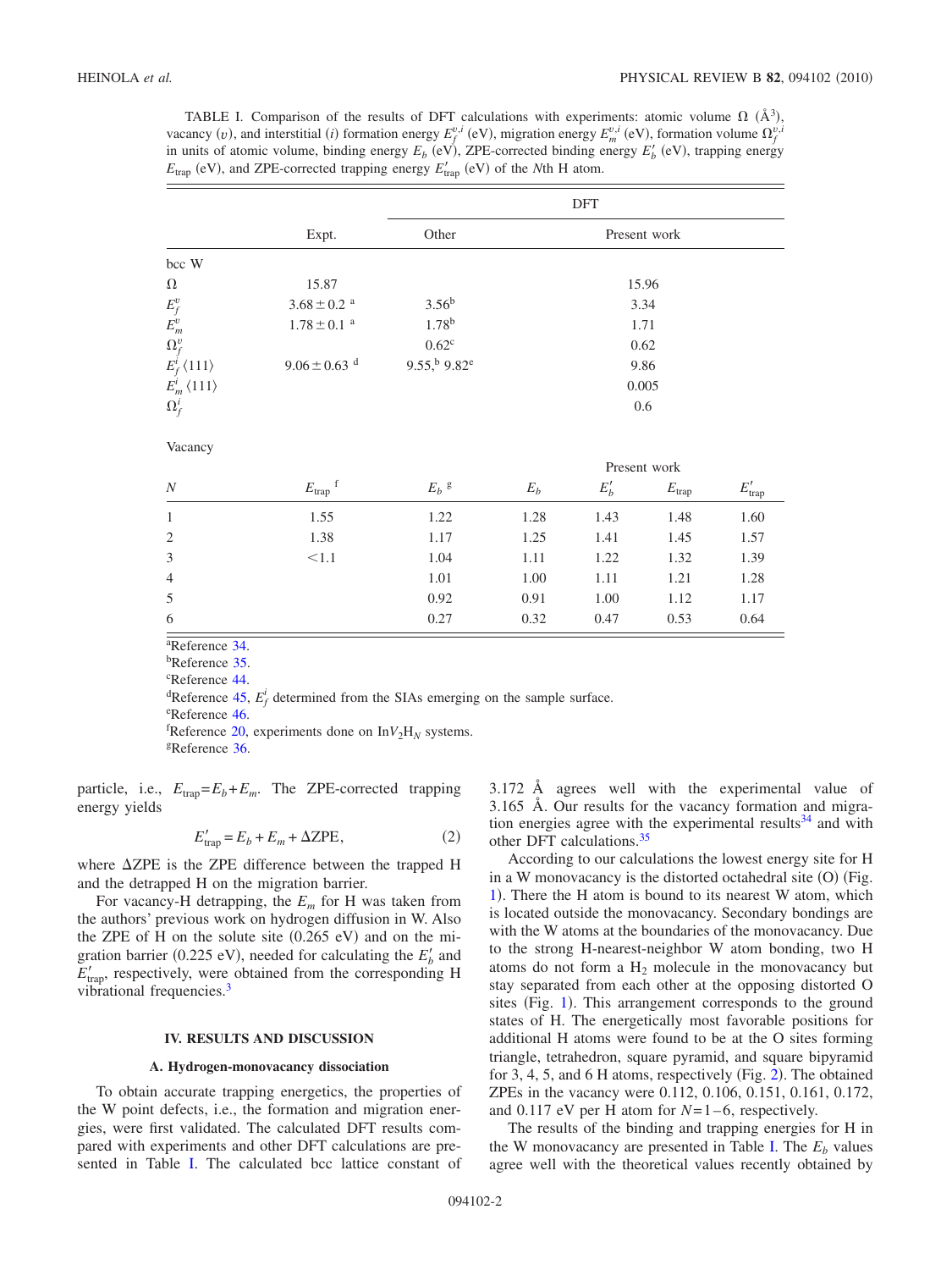<span id="page-2-0"></span>

FIG. 1. (Color online) Top: hydrogen atom in its ground state at the distorted octahedral site in a W monovacancy. Hydrogen bonds to its nearest neighbor in the vicinity of the vacancy and to the four second-nearest neighbors surrounding the vacancy. Bottom: The charge densities of two hydrogen atoms at their lowest energy states bonding to their nearest-neighboring W atoms viewed on the (001) plane.

Becquart and Domain[.36](#page-4-29) It can be seen from Table [I](#page-1-0) that the binding energies for 1 and 2 H atoms in the monovacancy are almost identical, which can be explained by the H atoms coupling to the surrounding W atoms (Fig.  $1$ ). Results with same tendency were obtained in computational studies $37$  and experiments performed for hydrogen in a monovacancy in other metallic matrices fcc: Pd, Cu, Ni and bcc: Mo, Ta, Fe).<sup>[38](#page-4-31)[–43](#page-4-32)</sup> According to the reported data, 1 and 2 H atoms are trapped with identical energies, whereas ensuing H atoms are bound with lower energies.

In the work by Fransens *et al.*, [20](#page-4-11) the H population and detrapping in W vacancies were measured by PAC (experimental  $E_{trap}$  values in Table [I](#page-1-0)). There is an excellent agreement for the first trapping energy with PAC and our DFT calculated  $E'_{\text{trap}}$  result. We propose that the discrepancy for the other energies is due to the fact that Fransens's  $E_{trap}$  for the first H atom actually comprises the trapping energies for both the first and the second H atoms. This means, that 1 and 2 H in W monovacancy are trapped with equal energies as described above for other metals as well. Consequently, Fransens's second  $E_{trap}$  is the trapping energy for the third (and possibly fourth) H atom in the vacancy, which is in agreement with the present DFT result.

To compare the DFT trapping energies with the actual temperatures needed for H to detrap, the equation  $E'_{trap}/kT_m^2$ 

<span id="page-2-1"></span>

FIG. 2. (Color online) Geometries for the lowest-energy sites of three to six hydrogen atoms in a W monovacancy.

 $= \nu/\beta \exp(-E_{trap}/kT_m)$  can be used.<sup>47</sup>  $\nu$  is the particle's attempt frequency to detrap,  $\beta$  is the linear heating rate of the sample, and  $T_m$  is the temperature with the maximum detrapping rate. The  $\nu$  value for H in various  $V_1H_N$  systems was approximated as a mean value of the DFT calculated H vibrational modes. The obtained values varied from 17 to 38 THz for  $V_1H_{1-6}$ , respectively. According to the  $E'_{trap}$  data pre-sented in Table [I](#page-1-0) and the corresponding values of  $\vec{v}$ , a heating rate of 10 K/min results in the maximum release of the sixth hydrogen atom at 225 K (for comparison, a heating rate of 10 K/s yields to 252 K). For the fifth hydrogen atom the corresponding  $E'_{trap}$  and  $\nu$  yield  $T_m$ =406 K for  $\beta$  $= 10$  K/min. This leads to the conclusion that the W monovacancy can be occupied with maximum of five hydrogen atoms at RT. Using the same  $\beta$ , the remaining H detrap from W monovacancy at 443 K, 482 K, 549 K, and 560 K, respectively. At higher temperatures, the empty W monovacancies start to diffuse with  $E_m^v = 1.7$  eV. This is consistent with positron annihilation studies, whereby the W monovacancies diffuse at 600–750 K forming clusters with four to ten vacancies[.7](#page-4-5)[,8](#page-4-34)

## **B. Hydrogen bonding to W self-interstitial and Re and Os impurity**

The  $\langle 111 \rangle$  SIA geometry has been deduced to give the lowest energy for the SIA configuration in the nonmagnetic transition-metal group  $6B<sup>35</sup>$  Our  $\langle 111 \rangle$  SIA crowdion forma-tion energy for W agrees with the other DFT calculations<sup>35[,46](#page-4-28)</sup> and with recent experiments.<sup>45</sup> Since the  $\langle 111 \rangle$  SIA is a quasiparticle extending over at least three displaced W atoms in the forward and backward directions, the  $\langle 111 \rangle$  SIA migration barrier was calculated with a larger  $250+1$  W atom supercell. Large number of experimental results on SIArelated recovery in bulk W can be found in the literature. $48-55$ Various results for activation energies, i.e., temperatures for W SIA migration have been reported, what indicate the com-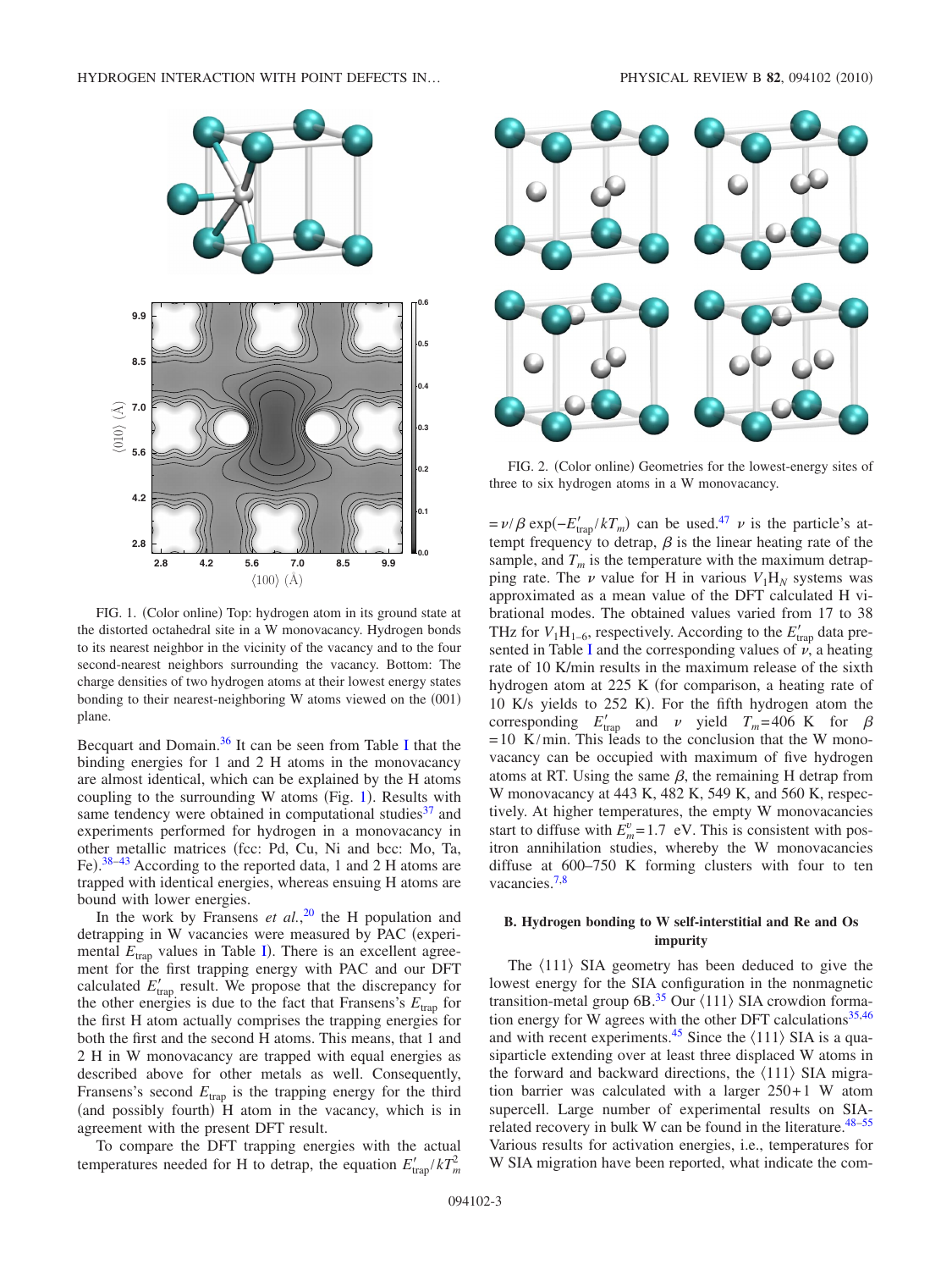<span id="page-3-0"></span>

FIG. 3. The distortion of the  $\langle 111 \rangle$  SIA produced by the H atom (light colored sphere) in the presence of the W adatom (larger dark sphere). The charge densities are visualized on the background.

plex nature of the SIA energetics. Dausinger and Schultz<sup>52</sup> annealed irradiated W samples at temperatures  $T_a$  > 4.5 K and reported W recovery at 24 K with corresponding SIA long-range migration energy of 0.054 eV. Recovery temperatures 10, 14, 30, and 53 K, corresponding to activation energies of 0.016 eV, 0.021 eV, 0.057 eV, and 0.130 eV, respectively, have been reported by Townsend *et al.*<sup>[53](#page-4-38)</sup> for  $T_a$  above 4.2 K. Okuda and Mizubayashi<sup>50</sup> have observed W relaxation peaks at 8 and 27 K  $(T_a > 4$  K). Our DFT result for the SIA barrier height was  $E_m^i \approx 0.005$  eV, which is well below the majority of the experimental results, except the experimental results by Tanimoto *et al.*<sup>[55](#page-4-36)</sup> where mobile SIAs below 1.5 K were observed.

Hydrogen trapping to the  $\langle 111 \rangle$  SIA was obtained by placing the hydrogen in the  $\langle 111 \rangle$  plane in the vicinity of the W adatom. The cell size was  $128+1$  W atoms. After relaxation, the H ground state was found with nearly equal distances of 2.01 Å and 2.02 Å to the SIA and its first nearest neighbor (1NN), respectively. The SIA 1NN was displaced perpendicularly from the  $\langle 111 \rangle$  direction by 0.42 Å. The H atom's nearest neighbors were found on the adjacent  $\langle 111 \rangle$  row at distances of 1.89 and 1.91 Å. The distorted SIA geometry is presented in Fig. [3.](#page-3-0)

It is important to note, that the SIA-H detrapping is dominated by the migration barrier of the SIA since  $E_m^i$  is much lower compared to the H migration barrier. Moreover, since  $E_m^i$  is vanishing low, it follows that  $E_{trap} \sim E_b$  and  $E'_{trap} \sim E'_b$ . For SIA-H the obtained  $E'_{trap} \sim E'_b$  of 0.43 eV (Table [II](#page-3-1)) results in  $T_m = 152$  K ( $\beta = 10$  K/min), which implies that a SIA does not act as an effective H trapping site near RT. However, the distortion caused by the presence of hydrogen might possibly increase the formation of other defect types,

<span id="page-3-1"></span>TABLE II. DFT results for H binding and trapping energies (eV) including ZPE corrections. For the Interstitial-H dissociation  $E_{\text{trap}} \sim E_b$  and  $E'_{\text{trap}} \sim E'_b$  (see text for details).

| Substitutional                     | $E_h$   | $E'_b$   | $E_{\text{trap}}$ | $E'_{\text{trap}}$ |
|------------------------------------|---------|----------|-------------------|--------------------|
| Re                                 | $-0.09$ | 0.01     | 0.12              | 0.17               |
| Os                                 | 0.02    | 0.12     | 0.23              | 0.32               |
| Interstitial $\langle 111 \rangle$ | $E_b$   | $E'_{b}$ | $E_{\text{trap}}$ | $E'_{trap}$        |
| <b>SIA</b>                         | 0.33    | 0.43     | $\geq 0.33$       | $\geq 0.43$        |
| Re                                 | 0.42    | 0.52     | $\geq 0.42$       | $\geq 0.52$        |
| Os                                 | 0.75    | 0.85     | $\gtrsim 0.75$    | $\gtrsim 0.85$     |

e.g., SIA clusters and SIA loops, that trap hydrogen efficiently. Detrapping of hydrogen from W dislocations at  $\sim$ 450 K has been observed experimentally.<sup>17</sup>

The mechanical properties of W-Re and W-Re-Os alloys have been recently studied experimentally.<sup>56,[57](#page-4-42)</sup> It has been shown that the enrichment of W by Re and Os can lead to ductilization of the W samples. According to our calculations the effect of the substitutional Re and Os on the hydrogen trapping in W cannot be determined straight forward Table [II](#page-3-1)). The same issue was demonstrated by the recent experimental studies on deuterium trapping in Re-doped W, which have indicated that the Re atoms do not act as an active trapping site for hydrogen.<sup>58</sup> However, the results in Table [II](#page-3-1) show that interstitial metallic impurities can play a role in the H retention in W. In the presented trapping energies it is presupposed, that the  $E_m$  of interstitial Re and Os in W equals with  $E_m^i$  for W SIA. As a result, the H trapping energy to interstitial Os (0.85 eV) corresponds to a release temperature of  $\sim$ 300 K as  $\beta \sim$ 10 K/min.

To summarize, hydrogen trapping properties to W point defects have been investigated using DFT calculations. The trapping energies were calculated taking into account zeropoint vibrations of the H atom. As a result, the W monovacancy can act as an H reserve, with no more than five H atoms at RT. The W SIA geometry gets distorted by the presence of H. The interstitial Os was found as a possible H trapping site.

#### **ACKNOWLEDGMENTS**

This work, supported by the European Communities under the contract of Association between Euratom-Tekes, was carried out within the framework of the European Fusion Development Agreement (EFDA). Grants of computer time from the Center for Scientific Computing (CSC) in Espoo, Finland are gratefully acknowledged. Valuable discussions with Elizaveta Vainonen-Ahlgren are greatly acknowledged.